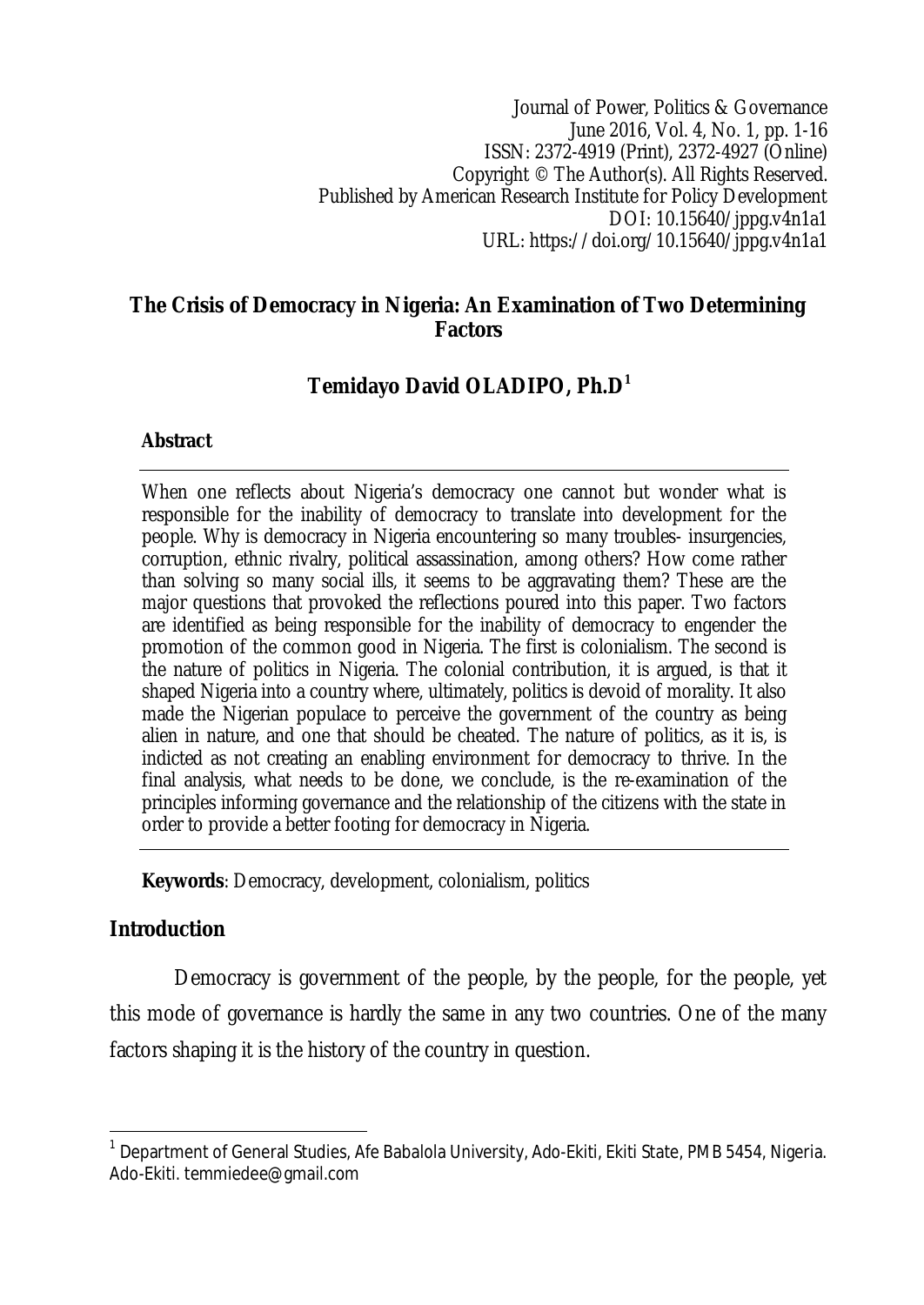Another is the nature of the people, which differ from one place to another, and which is shaped by a people's belief system and orientation.

Political ideologies, political culture as well as political actors also shape the nature of democracy in a polity. This paper is, however, on the examination of two factors that are responsible for shaping the nature of democracy in Nigeria. The factors identified, in this paper, are colonialism and the nature of politics in Nigeria. Although there are others, these two are considered as being very crucial because they have, to a great extent, been instrumental in bestowing on democracy in Nigeria its present form and pathologies.

Our contention, in the papers, is that there is need to re-evaluate the colonial legacies inherited by the country in order to do away with negative orientations towards the Nigerian state. There is also the argument that the nature of politics in Nigeria, which is underpinned by the need for material acquisition and greed will keep hindering democracy from engendering development until such attitude that sees the state as a means to an end is done away with.

Examining these two factors is aimed at drawing attention to what is fundamentally wrong with democracy in Nigeria. The need for this is due to the realisation that Nigeria's quest for good governance and development cannot be achieved if that which is basically wrong with democracy is not properly diagnosed.

It is only proper diagnosis that can result in finding lasting solutions that will ensure that democracy delivers development to Nigerians, who, as it stands, are disappointed that their expectation that democracy will enhance good governance, which will, in turn, lead to development has not been realised.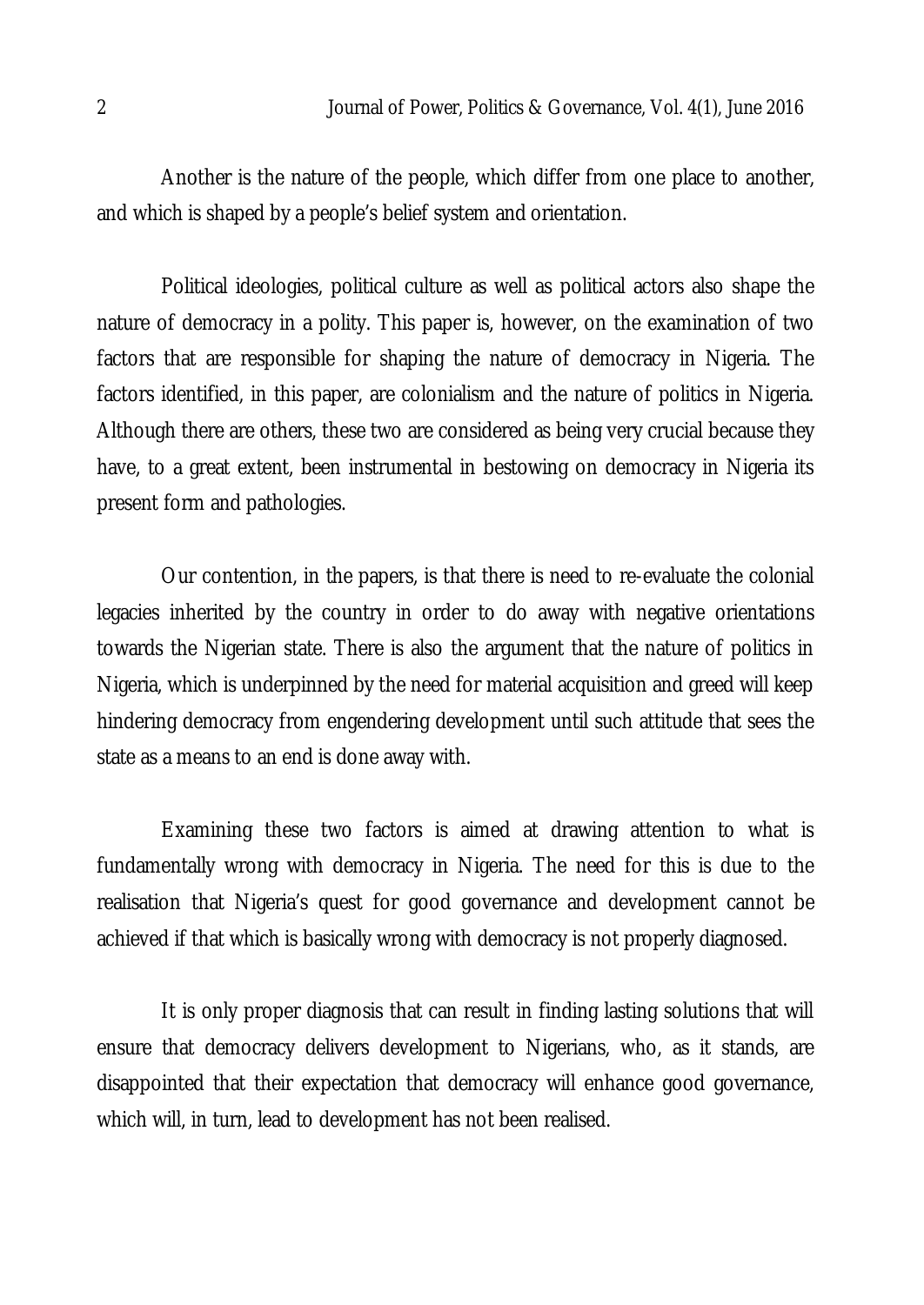They are also disappointed that democracy has not been able to heal the country of its many ills, which include: extreme poverty, unfulfilled elementary needs, widespread hunger, a high rate of death, preventable diseases, illiteracy, lack of access to portable water, poor sanitation, violation of political freedom and basic liberties, bad governance, and various forms of violent conflicts (Sogolo 2013:16).

#### **Colonialism and Its Effect on Nigeria's Democracy**

The discourse about Nigeria's democracy should appropriately start with colonialism. This is because there would have been no Nigeria as a state if colonialists had not merged together erstwhile independent communities and named it Nigeria. It is the colonialists that gave birth to Nigeria, formed its institutions, set its bureaucracies in place, decided the rules with which Nigeria is to be administered and determined the mode of governance with which the country is to be governed. Eventually, when the British granted Nigeria independence, Britain bequeathed to Nigeria, not just structures, but a mental orientation about the state.

Indeed, as Ekeh (1975:93) says it is to colonialism that we must look for any valid conceptualisation of the unique nature of African politics. Osaghae (2006:234) reiterates this position. To him, the character and pathologies of contemporary African politics takes root from, and has been shaped by, colonialism.

One major influence of colonialism is that the nature of the state introduced to Africa essentially differs from the type of state the West had. Although the state in Africa was patterned after that of the West in that they parade similar institutions or bureaucracies, yet, "many postcolonial African countries function quite differently from conventional understanding of what a formal Western state is and should do" (Taylor 2005:2).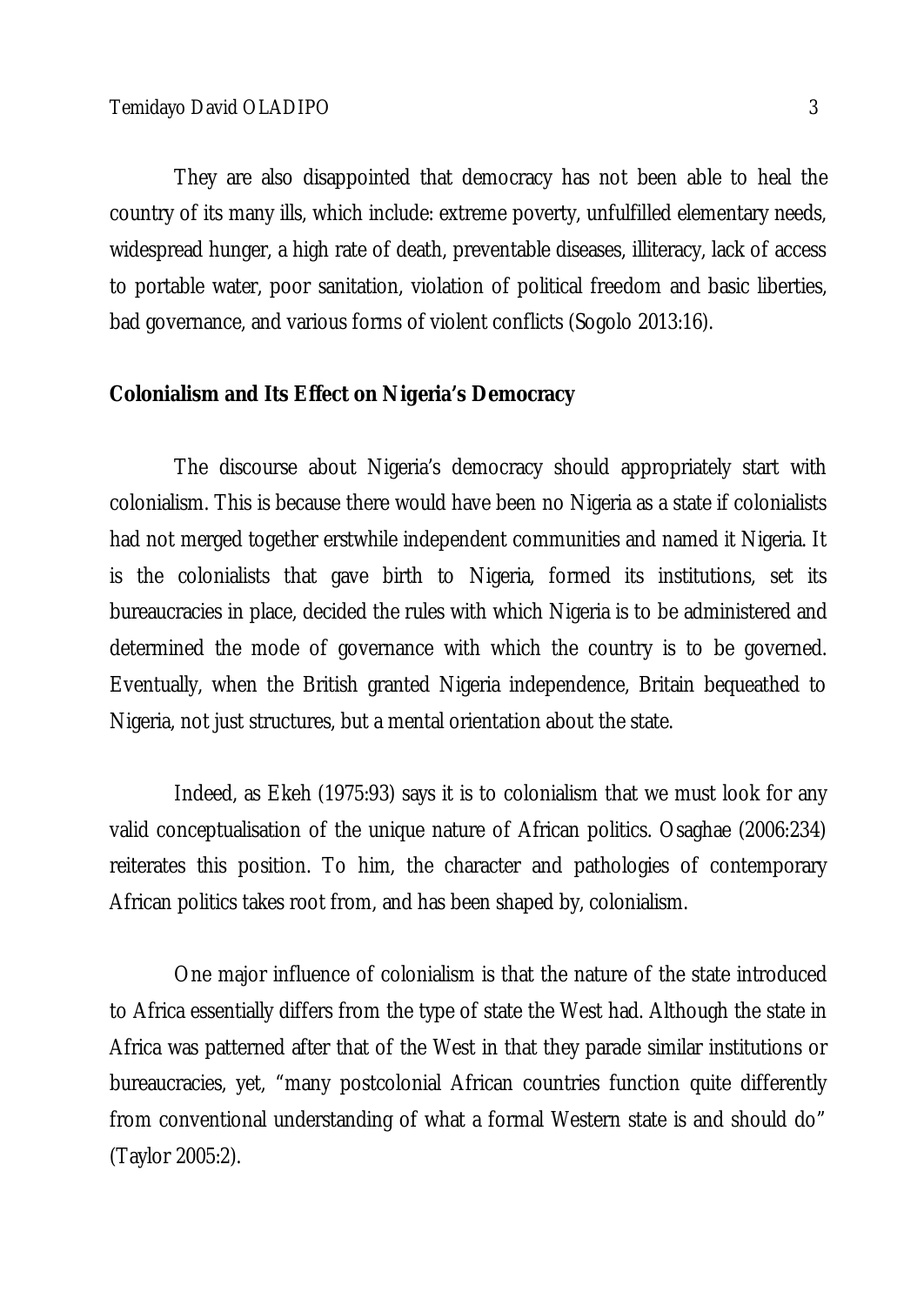The West got it wrong because "the prime motive for the establishment of colonies was economic" (Cammack, Pool, and Tordoff 1993:16); and in order to realise their economic goals, the colonialists employed means that are immoral in achieving the ends they sought.

The consequence, in Nigeria's case is that the newly introduced colonial state had an overbearing control on not just the political realm, but also on the social, religious, and economic spheres. Hence, "whilst in the West, the realm of politics is relatively well-defined and self-contained, both concretely and analytically separate from those, for instance, of the economy or society, such is emphatically not the case in Africa" (Chabal and Daloz 1999:xvii). The kind of politics the colonialists introduced to Africa was quite different from the kind obtained in their home countries. Largely, the type of politics the colonialists practised back home was responsive to the needs of their people and geared towards improving the lot of their citizens. But the type they introduced to Africa was exploitative and directed towards expropriating the human and natural wealth of the African continent. Politics in the colonial era was aimed, strictly, at the maximisation of returns from the colonised states for the advantage of the colonisers.

The result of this kind of administrative policy, in Nigeria, is that the state was not administered by those ruling with the view of benefiting the people being ruled. The people merely got the crumbs from the master's table. The institutions that were set up existed for the sole purpose of obtaining compliance from the people. The rulers were omnipotent, unquestionable beings, whose wills were laws. The people were not the nucleus from which power derived. They were mere objects over which power was lorded.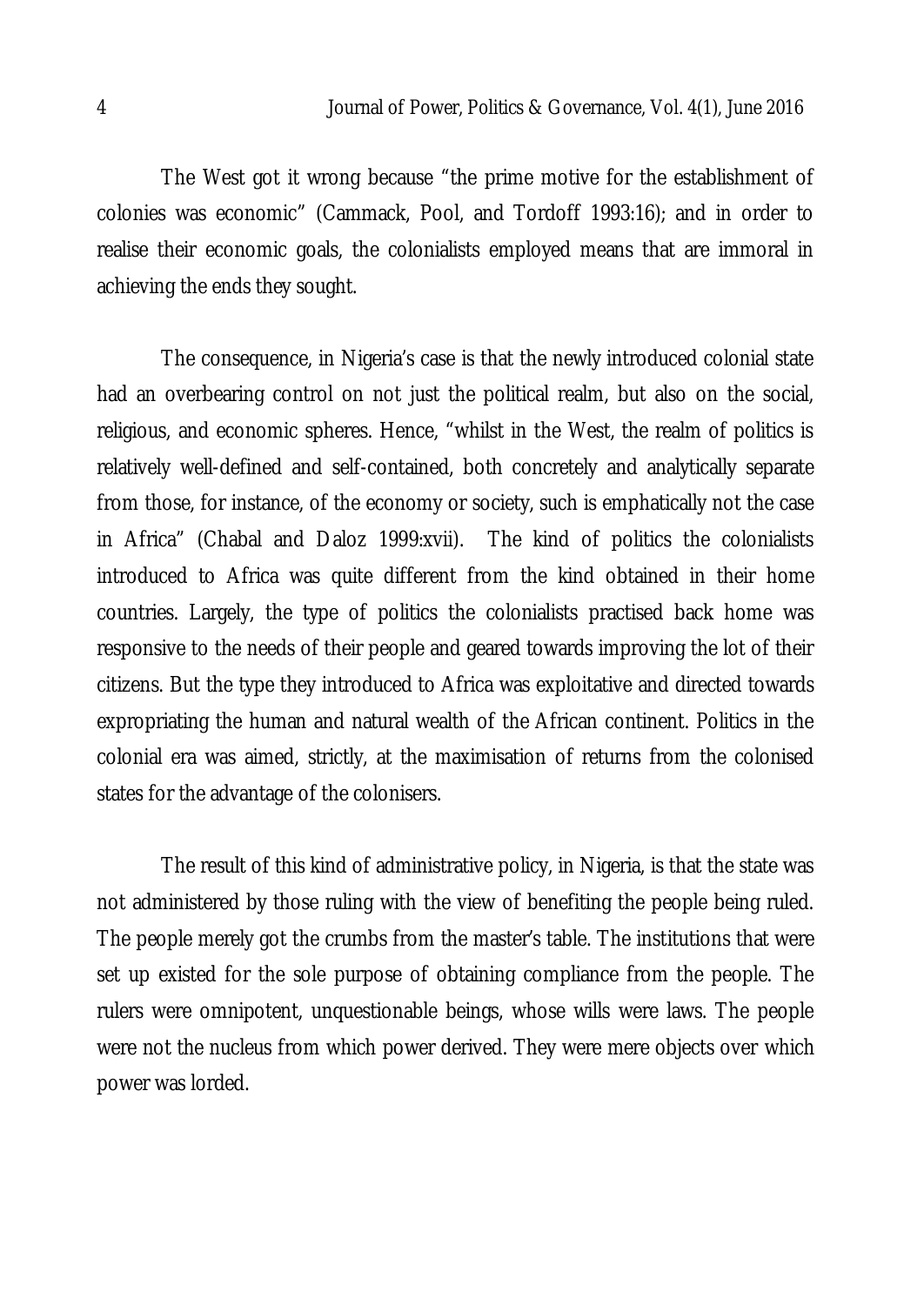Eventually, when the colonialists handed over the reins of governance to indigenous rulers, apart from the change of guards nothing fundamentally changed about the principles with which Nigeria was administered. The way the colonialists administered Nigeria rubbed off on indigenous politicians. These politicians adopted the philosophy underpinning the ruthless style of administration of colonialists without questioning. As Ekeh (1975:96) puts it, this class accepted "the principles implicit in colonialism but it rejects the foreign personnel that ruled Africa."

The politicians that took over the reins of governance in Nigeria were more concerned with being in charge of the state of affairs of the country. They gave little attention to evaluating the ideologies, policies, values and institutions with which Nigeria was hitherto governed in order to determine how adequate they are for postcolonial statehood. Business was carried on with the nature of the inherited colonial state without adequate thought about the consequences of the characteristics of the colonial state in a post-colonial era.

This made the protégé of the colonialists, as noted by Chabal and Daloz (1999:xviii), to resort to the political instrumentalisation of disorder, that is, "the process by which political actors in Africa seek to maximise their returns on the state of confusion, uncertainty, and sometimes even chaos," just as the colonialists did.

Explaining how colonialism has shaped the crop of leaders Nigerians got after independence, Ibrahim (1986:40) argues that: the present Nigerian ruling class is the product of a sham transition from colonial rule to 'independence.' It is a class whose historic mission was to participate in the rapid exploitation of the resources and labour of the people as junior partners to the imperialist bourgeoisie.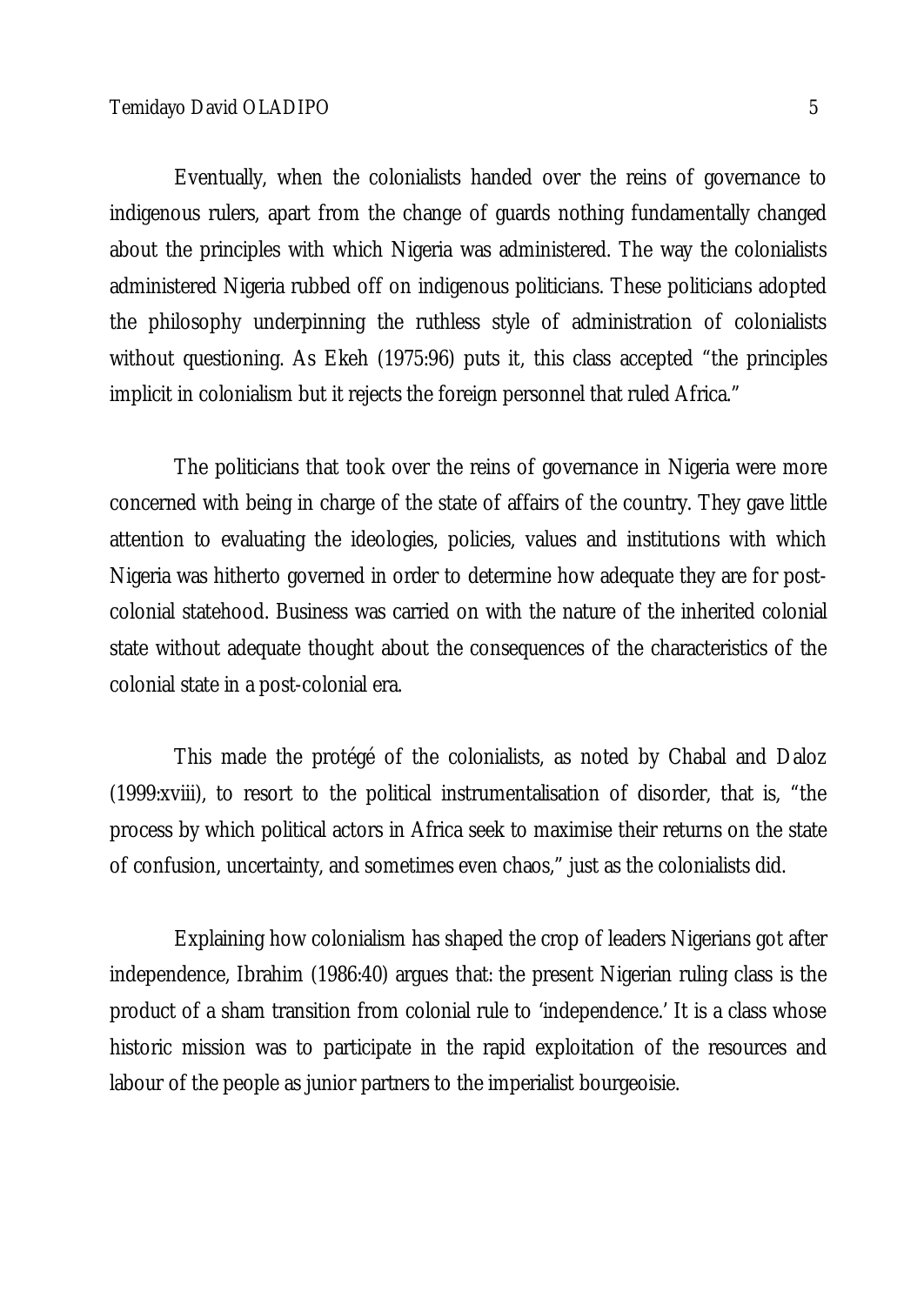As it was a class whose initial capital was nil or very minimal, it had to depend on its control of the state machinery to engage in rapacious primitive accumulation to transform itself into a bourgeoisie.

As control of state power became the decisive element in accumulation (rather than the appropriation of the surplus value of workers) the competition for its control became characterised by fraud, lawlessness, chicanery and all sorts of autocratic practices.

The principle of colonialism with which the ruling class that emerged in Nigeria continued governance, as inherited from the colonisers, is predominantly responsible for not only the generation but also the sustenance of what Ekeh (1975) calls the two publics - one, the primordial public and, the other, the civic public- and this is further responsible for some political problems.

The primordial public became "a public entity which one works to preserve and benefit, while the civic public is the one "from which one seeks to gain, if possible in order to benefit the *moral* primordial public" (Ekeh 1975:100). Achebe (1960:30) succinctly captures the point of Ekeh regarding the development of the two publics in Nigeria when he says that, "in Nigeria the government was 'they.' It had nothing to do with you or me.

It was an alien institution and people's business was to get as much from it as they could without getting into trouble." This theory, according to Osaghae (2006:241), "is particularly powerful in explaining the salience of ethnicity and corruption as political instruments, the fractured character of citizenship that produces bad citizens rather than good citizens, and the problems of national cohesion."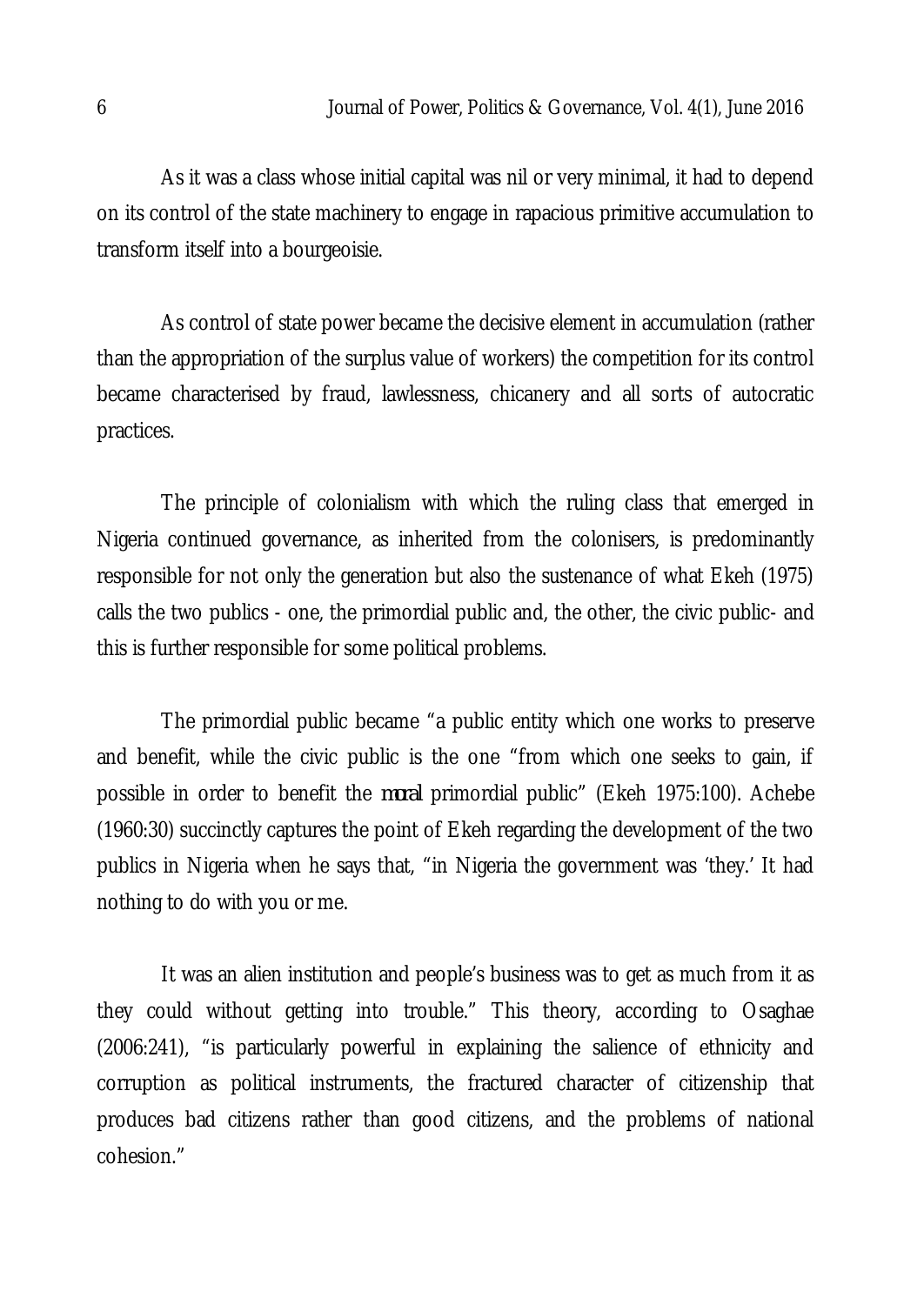With the two publics in place in Nigeria, government continued to be perceived as an alien body, an imposition which is merely tolerated and one which deserves no political obligation. This made it difficult "to get the citizen to be patriotic, work hard and be faithful to public service, pay taxes, and oblige the state with other duties. The transfer of these pathologies was made easier by the fact that the African bourgeois class did not antagonise the precepts of the colonial state but only its alien personnel which it eventually replaced" (Osaghae 2006:237).

Another implication is that people who ventured into politics ended up seeing governance as a means to an end and sadly not the end of promoting the common good but a means to the end of benefitting oneself and one's cronies. Public wealth, which would have gone into the improvement of infrastructure and the betterment of human lives, ended up in private coffers.

Whereas in the West, only one public- the civic public- exists, which is informed by morality, Nigeria and other African countries have two publics. The inability of colonialism to engender the promotion of the welfare and development needs of the people became an alienating influence which promoted ethnic, communal, and hometown development associations that eventually secured the loyalty of the people at the detriment of patriotism to the Nigerian state. The development of these two publics is at the heart of the bane of Nigeria's politics, corruption.

This is so because the contending demands of belonging to two publics and the need for recognition and acceptance in the primordial public makes an average member who finds himself in the civic public to embezzle public wealth in order to benefit the primordial public and thereby consolidate his/her position in it.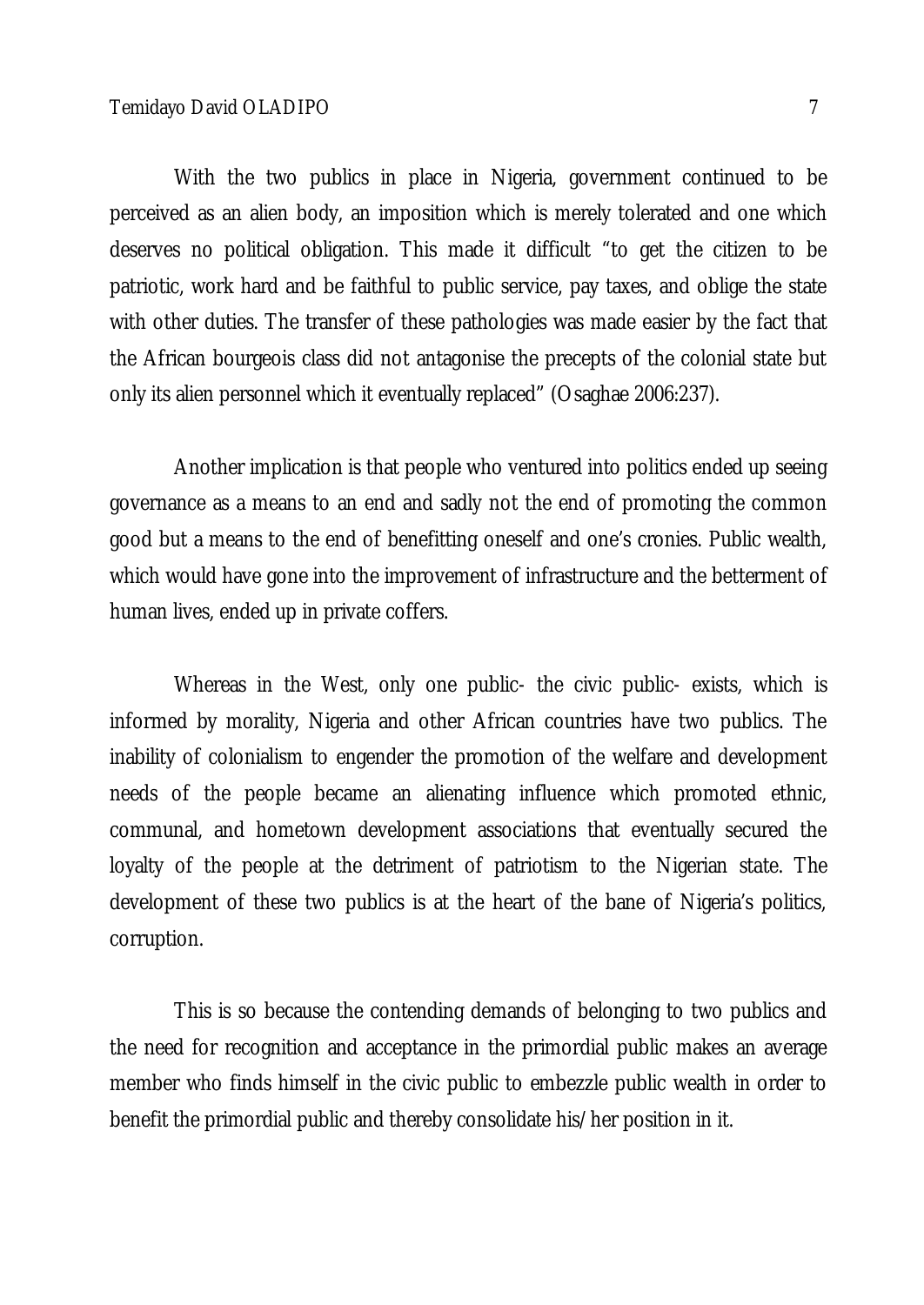Ultimately, therefore, the colonial experience led to a situation in which there was separation of morality from politics. Unfortunately, although politics should be guided by ethical considerations and the application of set of appropriate rules, this was not the case in Nigeria. This essentially can be traced to the pattern with which the colonialists, and the post-independence leaders of the Nigerian state, administered Nigeria, a pattern which was devoid of morality. In the end, Nigeria inherited a crisisthe separation of politics from morality. However, Appadorai (1975:9-10) has rightly underscored the importance of morality in politics, when he held that:

…the question for politics is to discover not what government prescribes, but what they ought to prescribe, the connection between ethics and politics is clear, for on every political issue the question may be raised whether it is right or wrong…what is morally wrong can never be politically right….Politics is conditioned by ethics.

The separation of morality from politics has taken its toll on democratic governance in Nigeria with flagrant disregard for the principles and values on which democracy is founded. Suffice it to point out at this juncture that for any polity to qualify as a democracy, it must be one in which the founding charters, norms, and principles of governance of the state have been established by the people; one in which the leaders have been chosen by the people, and in which there exists peaceful, free and fair means of changing such leaders when it becomes necessary.

In such a policy, there must also exist such rights as freedom of speech, of assembly, and of worship; equality before the law; respect for and guarantee of human dignity and fundamental human rights of the people; tolerance of other people's faith and beliefs, of the opposition, and of ethnic differences; accountability of leaders to the people; justice; and an appropriate set of institutions that can guarantee separation of powers among the different arms of government.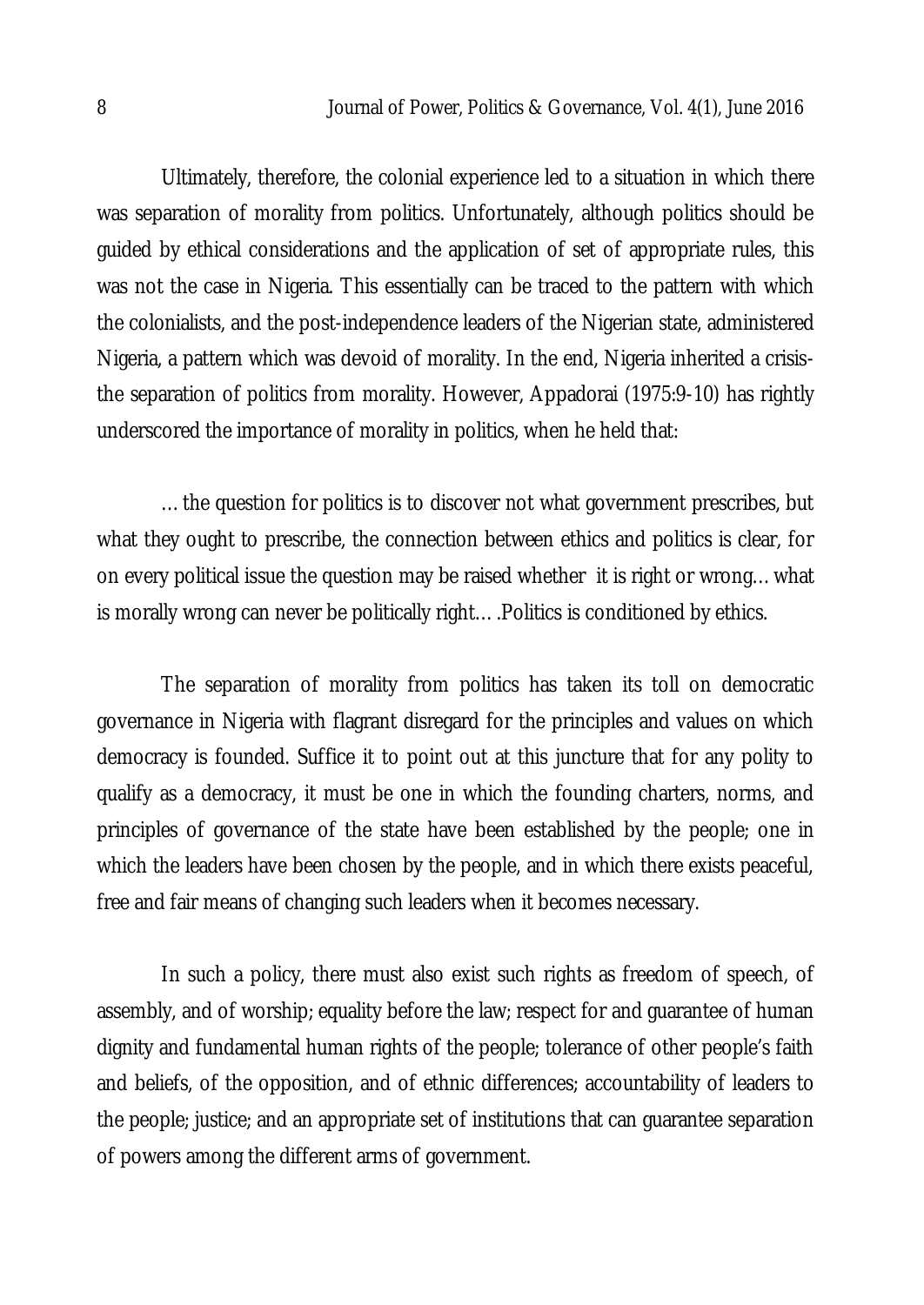Such a system must also respect the opinions and rights of the minority. These rights must be guaranteed by law against "the tyranny of the majority." However, what the separation of morality from politics does to these principles of democratic governance is that it creates a lacuna which can be exploited for truncating these principles with impunity.

Of a truth democracy involves having in place "institutions, values and [more importantly] patterns of behaviour conducive to respect for human rights, acknowledgement of the rule of law, enhanced transparency and accountability" (Gordon 1997:156). Governance in a democracy where there is gross disregard for morality will be done without respect for the institutions and values underlining democratic governance.

This is what Nigeria has witnessed in its democracy; and the reason why democratic governance has been unable to bring about development in the country. Unah (2009:53) is right then, when he held that a wrong value system will result in a wrong pattern of behaviour. The adoption of a wrong pattern of behaviour by persons or groups will in turn result in the negative unfolding of events around them. In other words, the adoption of a wrong social conduct by persons and groups will result in negative development….

Colonialism shaped Nigeria's political terrain in yet another way. Although, Nigerian politicians took over the reins of government at independence, the power to govern was never firmly in their hands as the economy was decisively in the hands of foreign bourgeois. Agbese explains that (1990:302): although independence placed the state under the control of the dominant class, the Nigerian economy was controlled and dominated by British firms.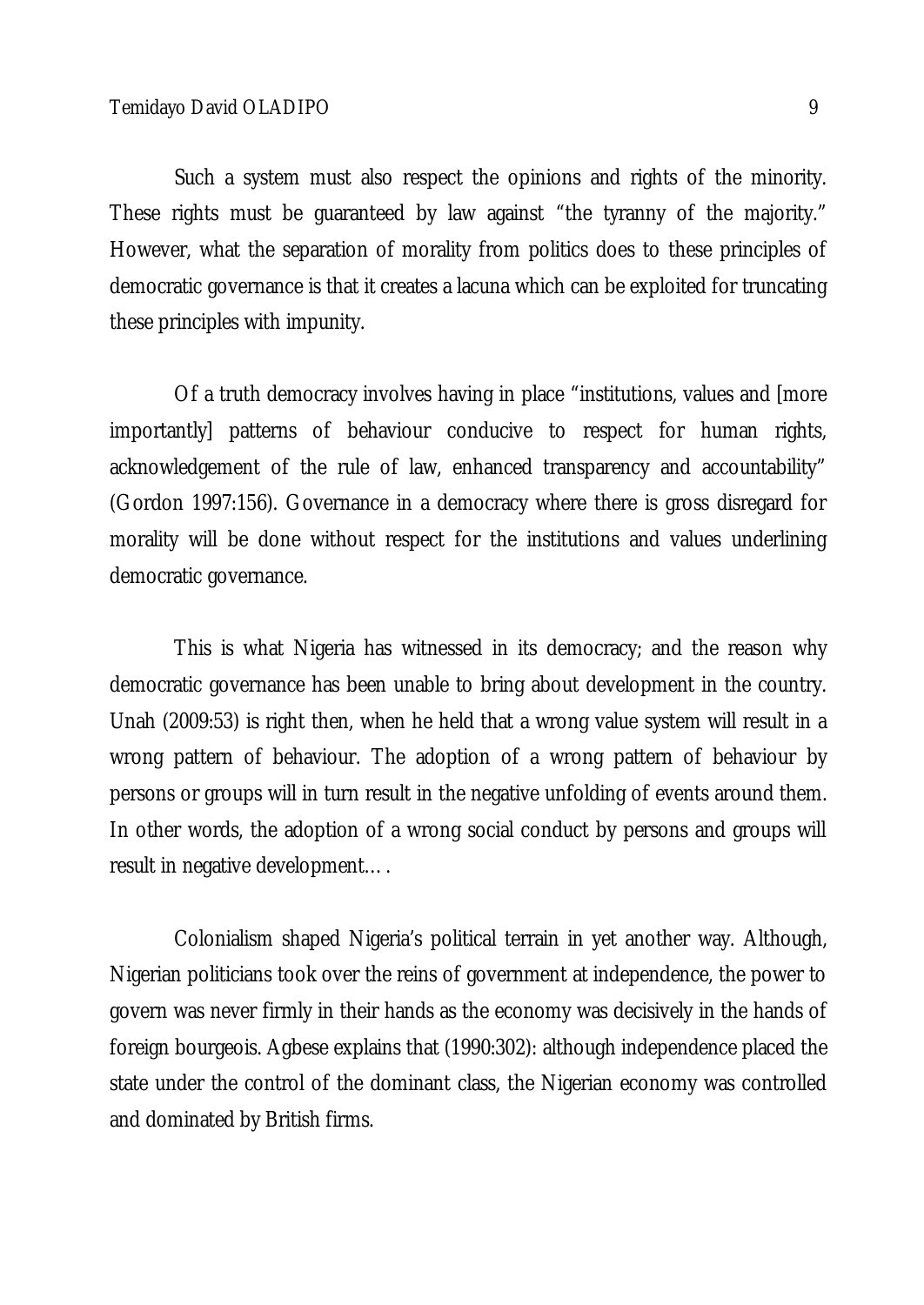The control and domination of the economy by a foreign bourgeoisie placed the local bourgeoisie in a precarious position. It acquired political power without the corresponding economic wealth. The implication of this is that the locus of power lay outside the shores of the Nigerian state. Events in the Nigerian political terrain were hence quite often influenced and manipulated from outside. Moreover, with the control of the economy by foreign investors, a huge proportion of the resources from the Nigerian economy, that would have been instrumental in developing the country, made its way into foreign coffers. Capital flight has, however, been made worse as a result of the acts of corrupt politicians who are fond of stacking away stolen wealth in foreign accounts.

## **The Nature of Nigeria's Politics and Democracy in Nigeria**

Partially, as a result of the impact of colonialism and, to some extent, dues to the non-readiness on the part of post-colonial political leaders to bring about lasting changes in the principles of governance, Diamond's observation that "something is fundamentally wrong with politics in Nigeria" (Diamond 1984:915) remains true till date.

Regarding what is wrong with politics, Diamond's position is that making the state the centre for the accumulation of wealth and acquisition of resources is what is principally wrong with politics in Nigeria. This, essentially, for him, is responsible for the desperate struggle to capture and retain state power since "access to the state constitutes the chief instrument for the accumulation of capital by the dominant class" (Agbese 1990:302). As a result, Ake (1989:1162-1163) observes that, "we are intoxicated with politics.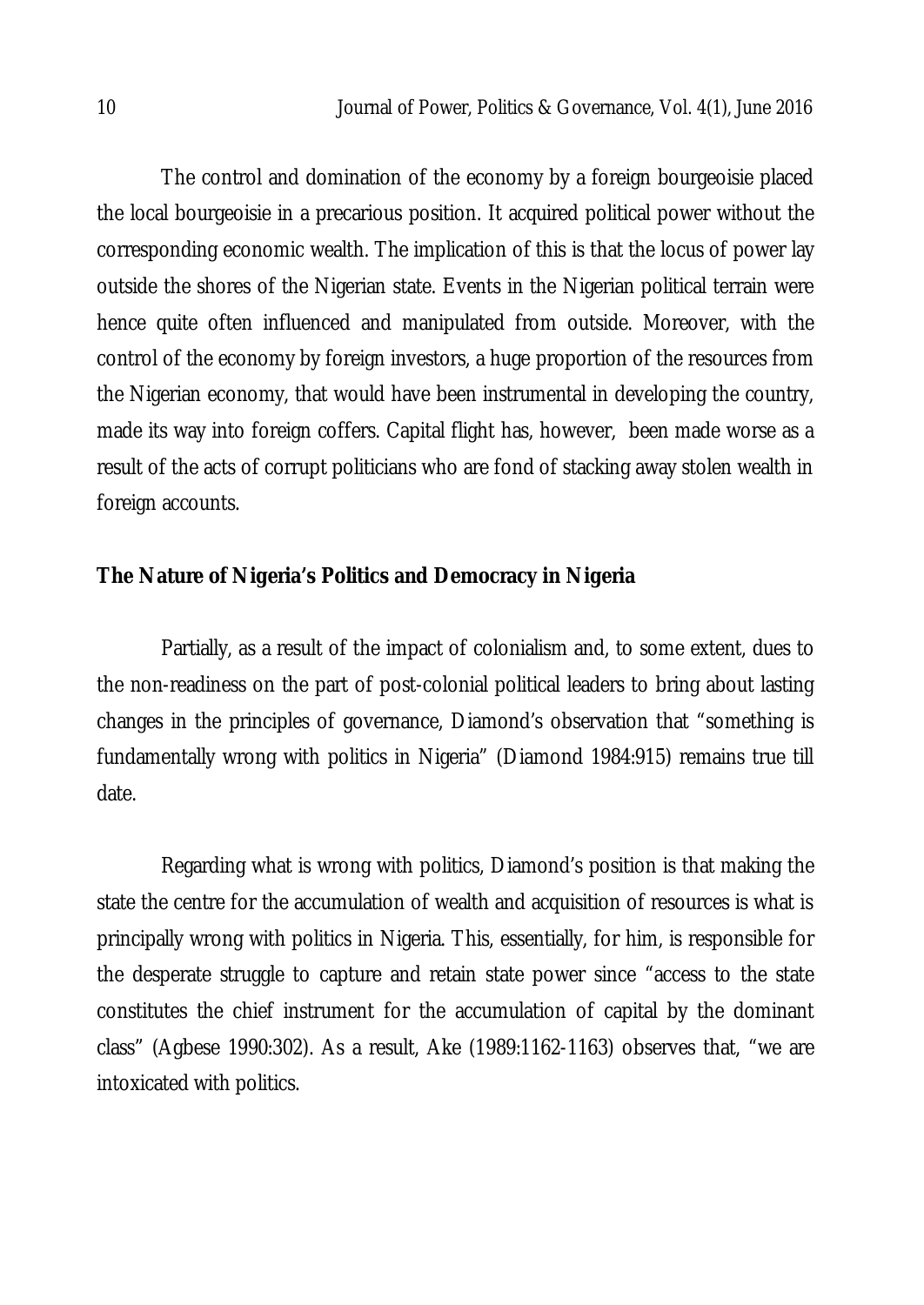The premium on political power is so high that we are prone to take the most extreme measures in order to win and maintain political power, our energy tends to be channelled into the struggle for power to the detriment of economically productive effort...." Ake (1996:7) further posits that: much of what is uniquely negative about politics in Africa arises from the character of the state, particularly its lack of autonomy, the immensity of its power, its proneness to abuse and the lack of immunity against it. The character of the state rules out a politics of moderation and mandates a politics of lawlessness and extremism for the simple reason that the nature of the state makes the capture of the state power irresistibly attractive.

Other than how the nature of the state affected the kind of politics obtained in Nigeria, Tar and Zack-Williams (2007) have identified four pervasive trends in Nigeria's politics. The first is the *politicisation of sectarian differences*. Politicians often resort to this as a means of gaining and perpetuating themselves in power. In doing this, "primordial ties such as ethnicity, religion and region of birth are mobilised by one faction of the bourgeoisie against other factions" (Agbese 1990:302). The second feature is *the militarisation of the state and political culture*.

This is as a result of many years of military rule that the country witnessed. Coupled with this is the fact that most Nigerians who ventured into politics were exmilitary men with the "barrack culture" and rulers with little or no regard for the democratic culture. *The privatisation of violence* is the third feature of Nigerian politics identified by Tar and Zack-Williams. This is evident in the establishment of private and party militias by politicians as means of protecting their loots from state plundering. They, at the same time, employ the barrels of the gun to intimidate rival politicians and members of the public. There is also violence visited on the state by ethnic militias. Little wonder that "democracy in the societies of the bottom billion has increased political violence instead of reducing it" (Collier 2010:11).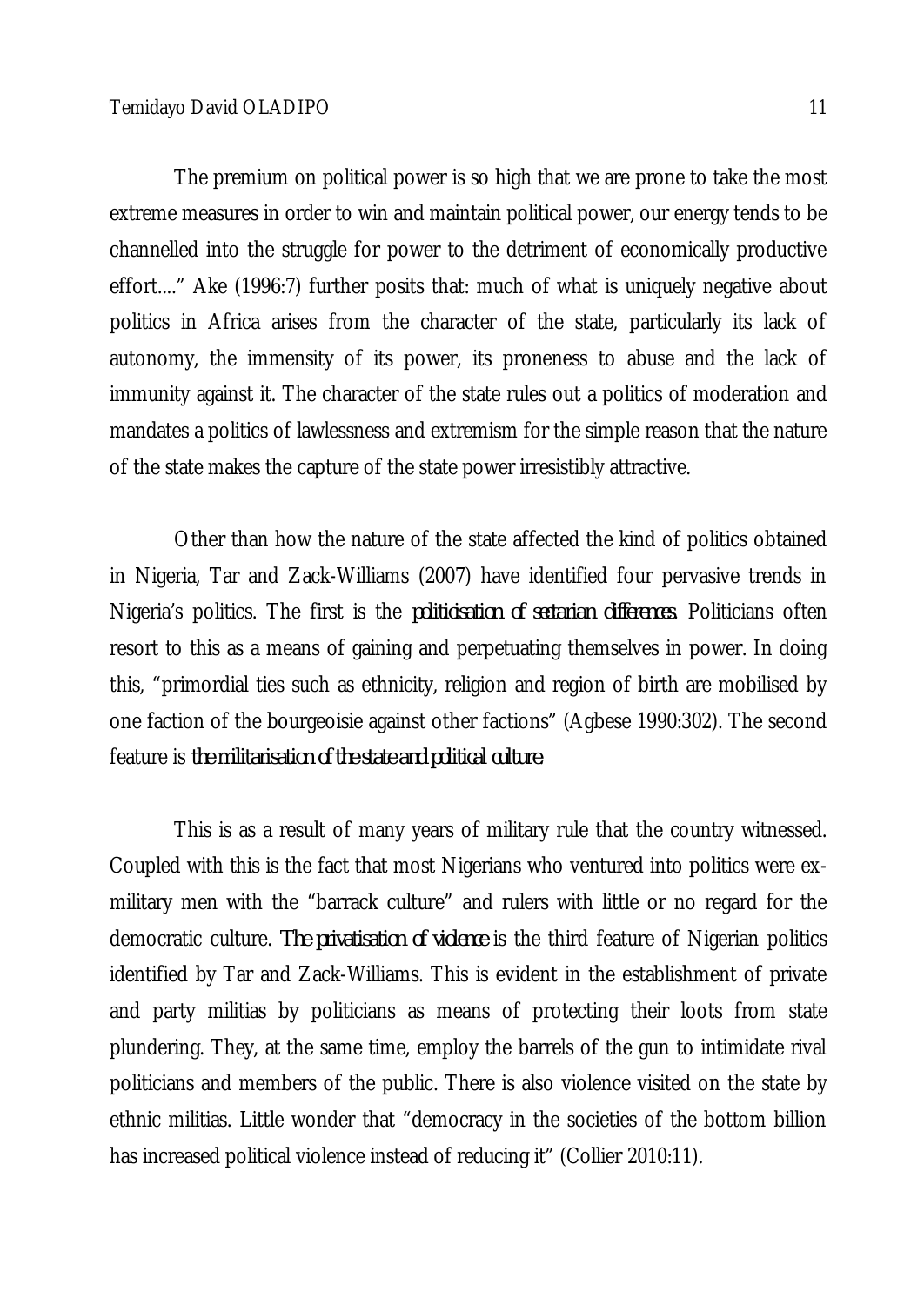Fourth, there is *the personalisation of state apparatus by those in power*. This they often do for personal gains and in order to enforce legitimacy. The nature of Nigeria as a rentier state also makes the state susceptible to violence. As a rentier state, Nigeria is made susceptible to crisis in the bourgeois' attempt to control oil resources. Dependence on oil has at least two other implications apart from this. One, it has hindered the diversification of the economy. Second, it made the ruling class pay less attention to other sources of funding government.

Not much attention is paid to taxation, for instance, or even to development of the agricultural sector among other sectors that can increase Nigeria's revenue. The implication of this is that the people are less obliged or concerned in questioning and fighting corruption. The money being embezzled is often seen as "oil money" and not "our money." Accountability, an important concept in democracy, is thus demeaned.

The nature of political parties in Nigeria also poses some challenges to democratic governance in the country. First, as Ebijuwa (2007:183) rightly notes, there is the problem of the control of the political parties by wealthy politicians who finance and run the parties as their personal properties. These politicians dictate who takes what in the parties and expect victorious candidates to be subservient to their whims and caprices in planning and executing policies that affect the state. In addition, most of the parties that have formed in Nigeria's political history have formed along ethnic lines, thereby making political parties nothing more than instruments of ethnic expressions.

These parties have also played upon ethnic jealousies, such that they precipitate their victories on discrediting other parties as being parties of the "other," as such these parties rather than being instruments of cohesiveness have become instruments of division in the country.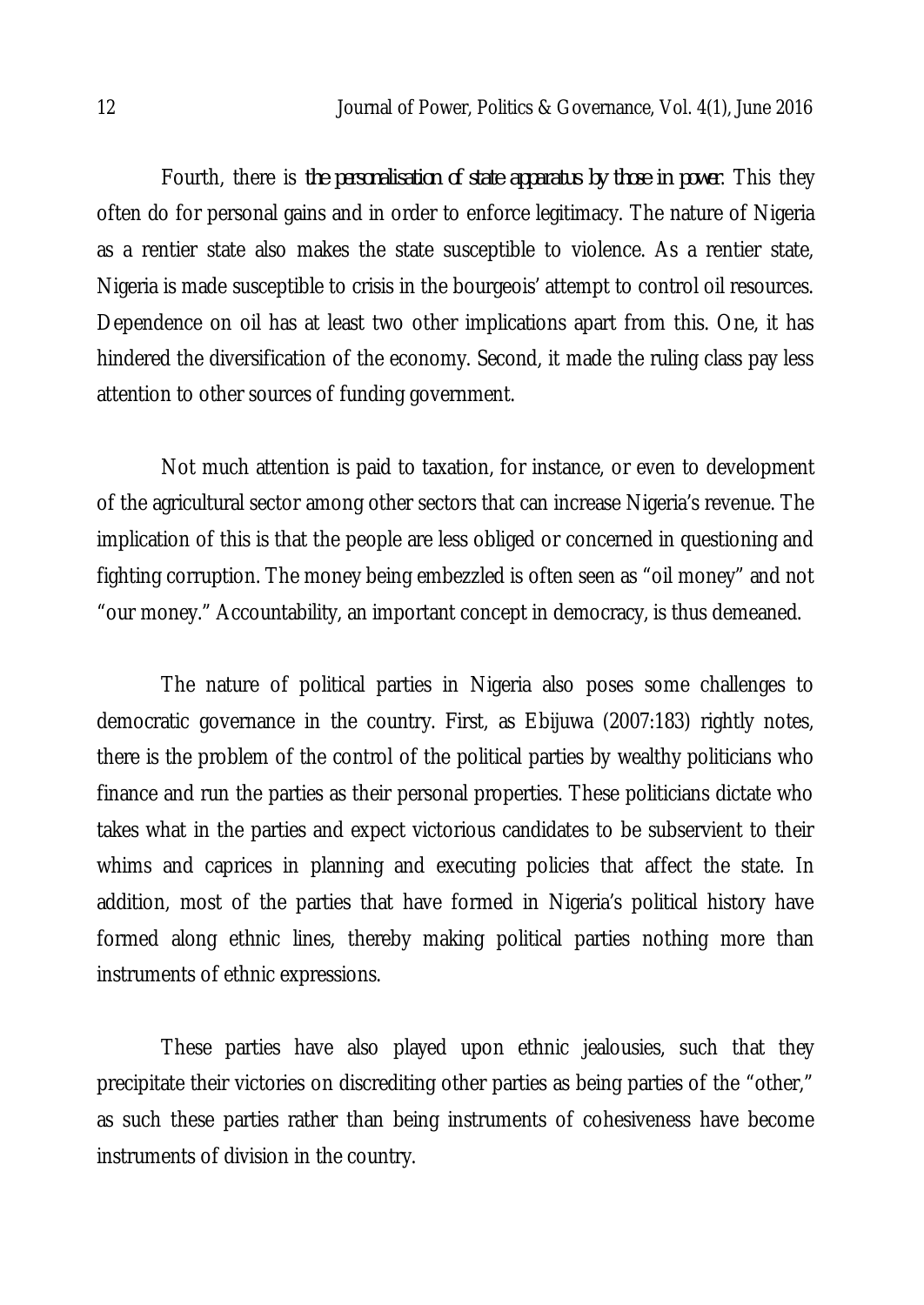Moreover, political parties in Nigeria are basically guided with the principle of "seek ye first the political kingdom," making politics in Nigeria to degenerate into an unrelenting struggle for the capturing of state power first while laudable programmes of transformation are pushed to secondary positions. As such, when a particular political party eventually captures power, it takes time before it gets its acts together in carrying out transformative programmes. Sometimes, a whole tenure is wasted without any meaningful achievement. A free and fair election is an important precondition for democracy. It is important as an instrument of accountability and as an instrument of conferring legitimacy.

As an instrument of accountability, Collier (2010:18) explains that, "in a democracy a government has no choice but to try to deliver what ordinary citizens want. If it is seen to perform sufficiently well, then it gets re-elected; if it is judged to be inferior to alternatives, then it losses. Either way, government strives to perform because it is accountable to voters." Since government knows that if it does not perform well it will not be re-elected and since government hopes to get re-elected during elections they often strife to carry out laudable development projects that will convince the people that it deserves another chance. Election, therefore, serves as a way of holding those in government accountable for their actions while they are in power.

Elections also serve as an instrument of conferring legitimacy. This is because people often give support to what they are convinced that they have helped create and build rather than what is forced on them. Resorting to election is done in an attempt to secure the consent of the led in deciding who the leader should be in dealing with issues that affect their lives. However, in Nigeria, because elections are radically flawed, election neither serves as an instrument of demanding accountability nor as an instrument of conferring legitimacy.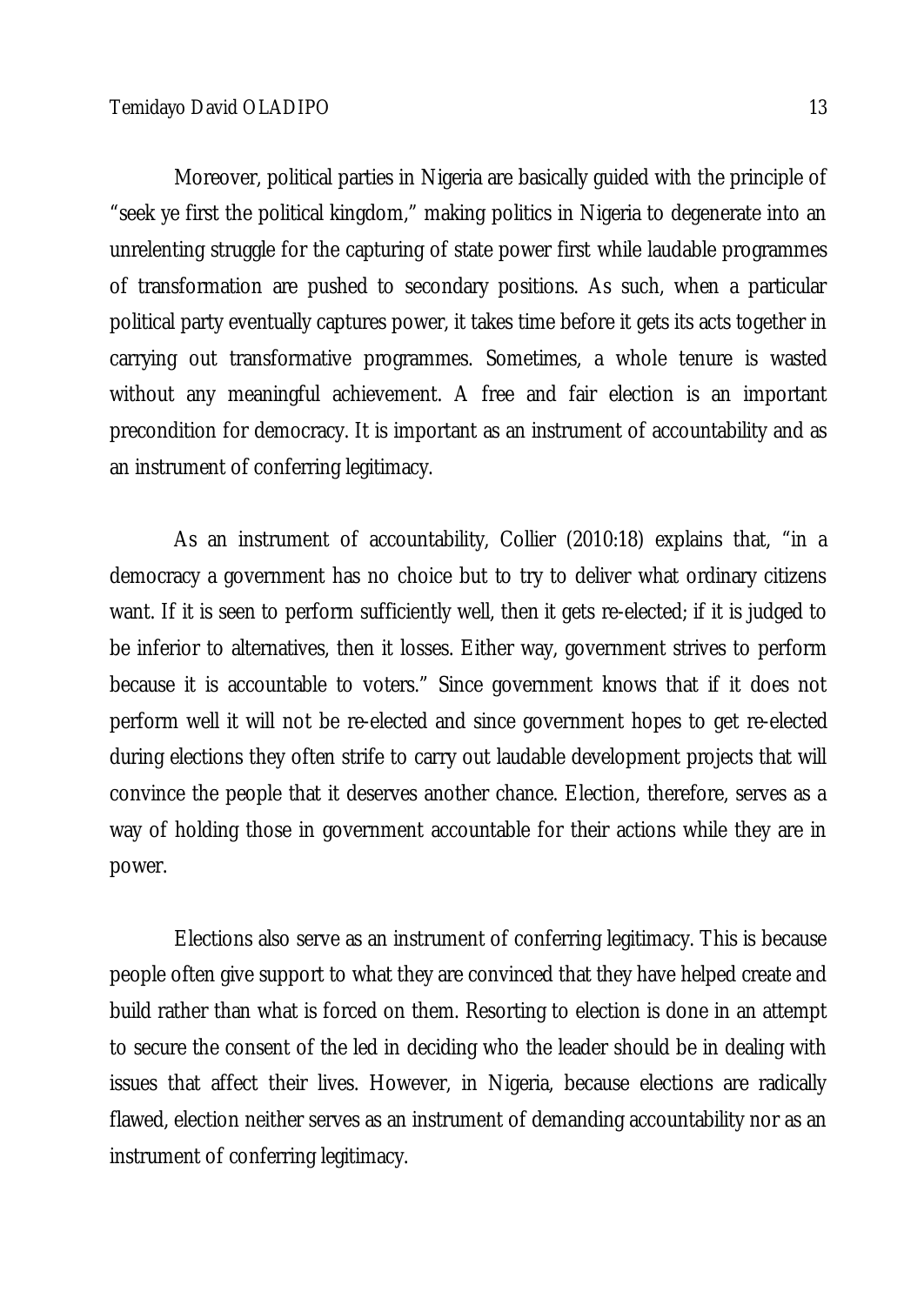In the absence of a free and fair election that confers legitimacy, the government of the day often had to rely on pre-emptive repression to stay in power instead of the expressed consent of the people. This is the point Uroh (2007:47-48) makes when he argues that:

…when we affirm that a political institution is legitimate, we imply simultaneously that it has the *right* to exercise political power, and by extension, that its directives ought to be complied with by the citizens. The reverse is the case when we perceive a political institution as illegitimate. When this happens compliance to state directives by the citizens becomes a matter of prudence; that is they obey out of fear of the consequences of doing otherwise. The institutions of the state from that moment become sustainable mainly by "fear, intimidation and violence." But force can only secure compliance, it neither legitimates power nor confers the *right* to be obeyed on those wielding it. Also, because the electioneering process is muddled up in a lot of shady deals, honest people do not even venture to contest since they know they will not emerge as winners. In fact, they most likely will not scale through most of the huddles placed before them by political godfathers.

The implication is that the option available to voters is that of choosing between bad candidates, who when they emerge will not provide transformative leadership and at the end the polity suffers for it since no credible development programmes are envisioned by those who eventually find themselves in the seat of power. If, per chance, "honest" people venture into politics, in quite a number of cases they compromise or have to pay for their uprightness dearly by having their governance disrupted by certain disgruntled godfathers because the terms of the preelection agreement they entered into with the candidate in question has been breached. T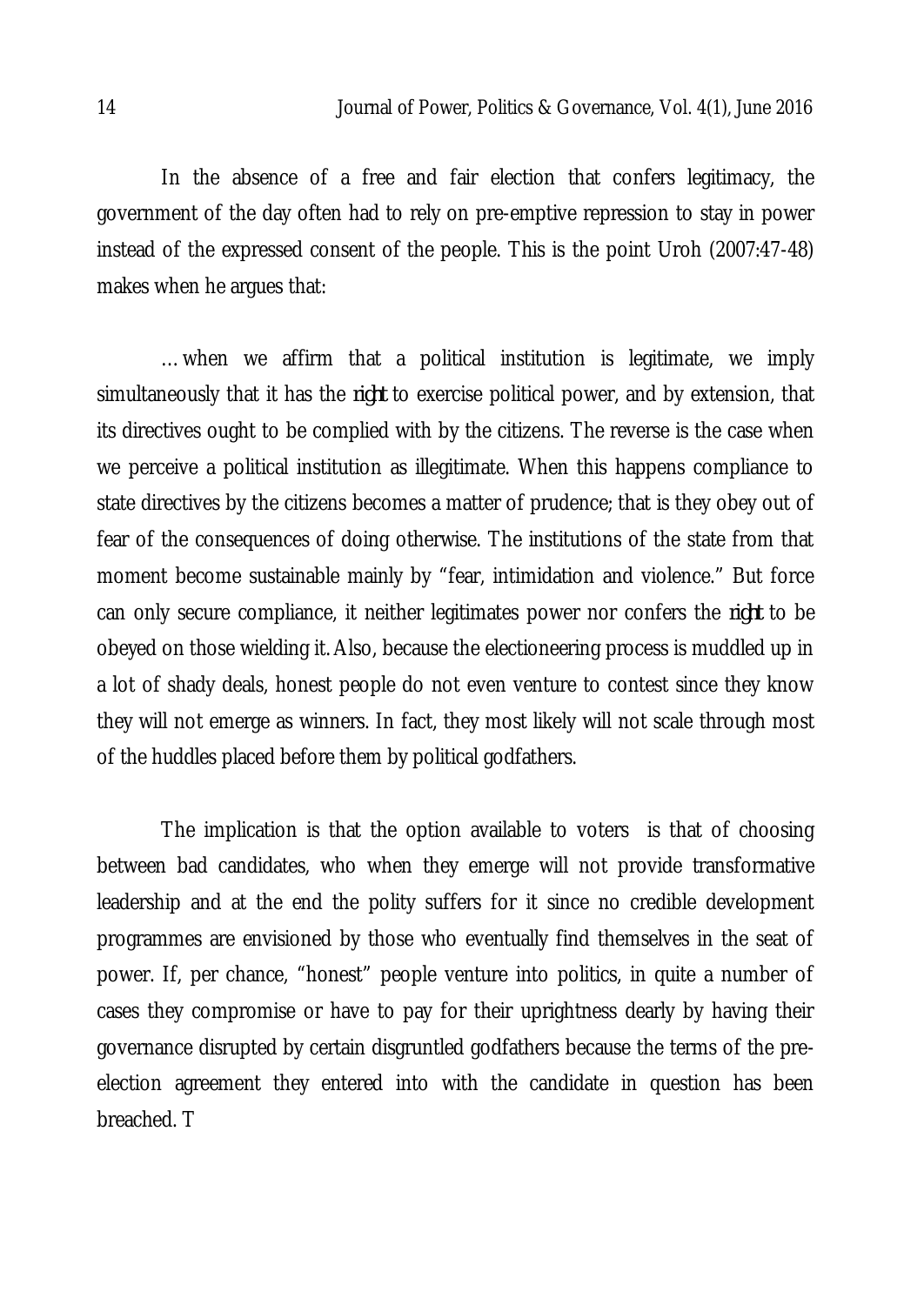his much is evident in the way Chris Ngige of Anambra state came into power in 2003 and, the troubles he had with his estranged godfather, Chris Uba. Another example is that of how Governor Adewolu Ladoja of Oyo State had his terms in office disrupted by his political godfather, Lamidi Adedibu in 2006.

### **Conclusion**

In this essay, there has been an examination of two salient factors that have bequeathed to Nigeria's democracy some of the troubles plaguing it. The first factor that was examined is colonialism. As Otite suggests the past defines social characteristics and identities (Otite 1983:6). The past is a major factor that produces the "present which will, in turn, develop into the future" (Otite 1983:7). Consequently, vestiges of colonial legacies in leadership styles, governance, and citizen's orientation were identified. This was followed by the discussion of certain deficiencies in the nature of politics in Nigeria. There is no doubt that the anomalies identified under these two areas have come to pose some challenges to the ability of democracy to engender development in Nigeria. It therefore becomes pertinent to direct efforts to such dangers that threaten to smother life from Nigeria's nascent democracy.

#### **References**

Achebe, C. 1960. *No longer at ease*. Essex: Heinemann.

- Agbese, P.A. 1990. The political economy of militarisation in Nigeria. *Africa Spectrum 25.3.*
- Ake, C. 1981. *Presidential Address to the 1981 Conference of the Nigerian Political Science Association.* West Africa, May 26, 1981.
- Ake, C. 1996. *Is Africa Democratising?* Cass Monograph, No. 5. Lagos: Malthouse Press Ltd.
- Appadorai, A. 1975. *The substance of politics*, 11<sup>th</sup> edition. Oxford: Oxford University Press.